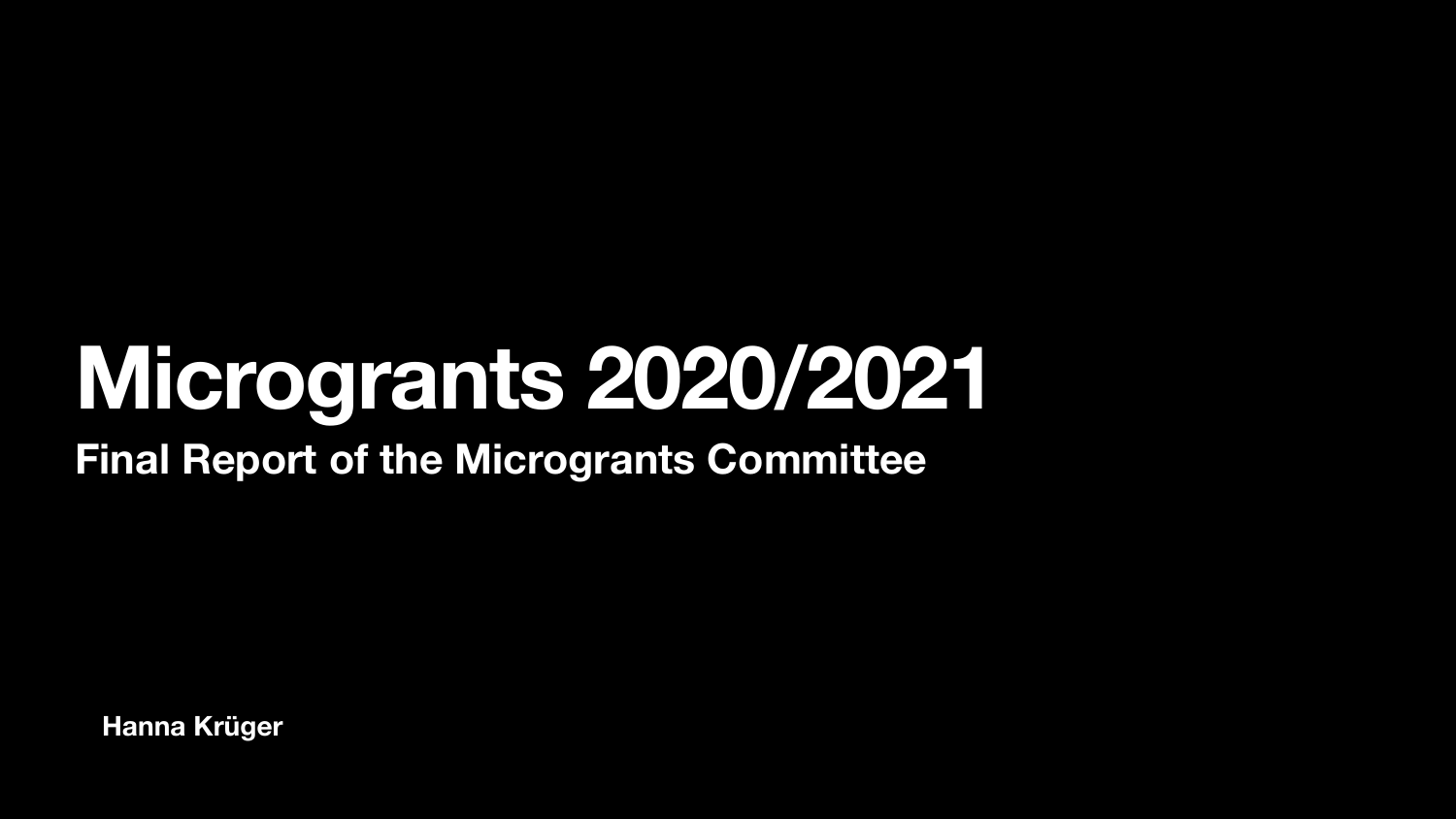### **Microgrants Committee**

- was found by the board in spring 2020
- committee members were chosen by board
	- Christopher Beddow (Head of the committee, elected by members)
	- Janet Chapman
	- Clifford Snow
	- Hanna Krüger
	- Geoffrey Kateregga
- Joost Schouppe served as an advisor
- Craig Allan was the observer of the committee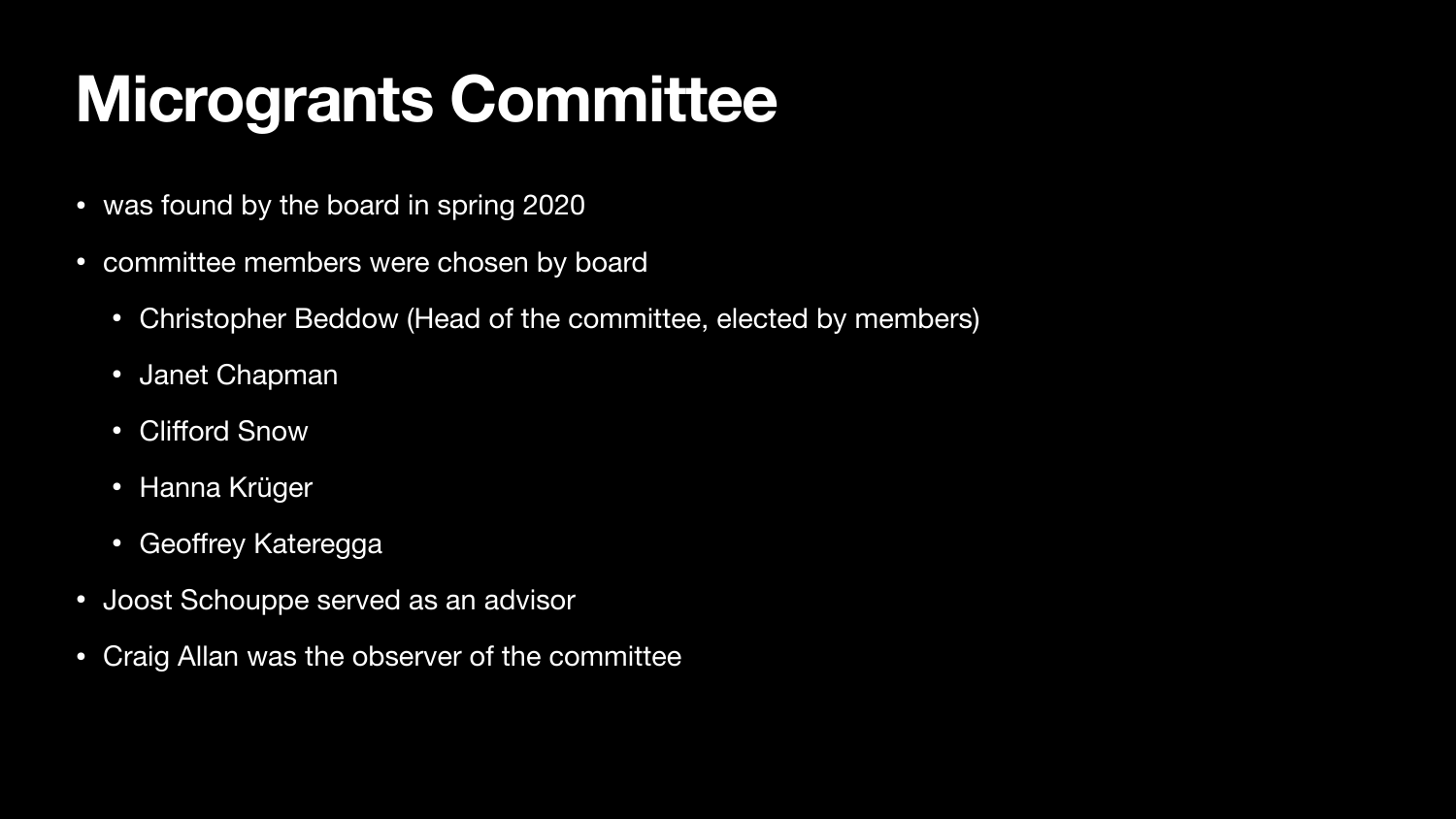# **Microgrants Policy Framework1**

- defined by board in advance
- maximum grant budget in total 50,000 €, max. 10 project
- criteria for the projects
	- max budget: 5,000 €
	- max duration: 12 month
	-
	- proposals should be discussed with the community

# • individual or group projects, OSMF members and OSM volunteers only

1https://wiki.osmfoundation.org/wiki/Microgrants/Policy\_Framework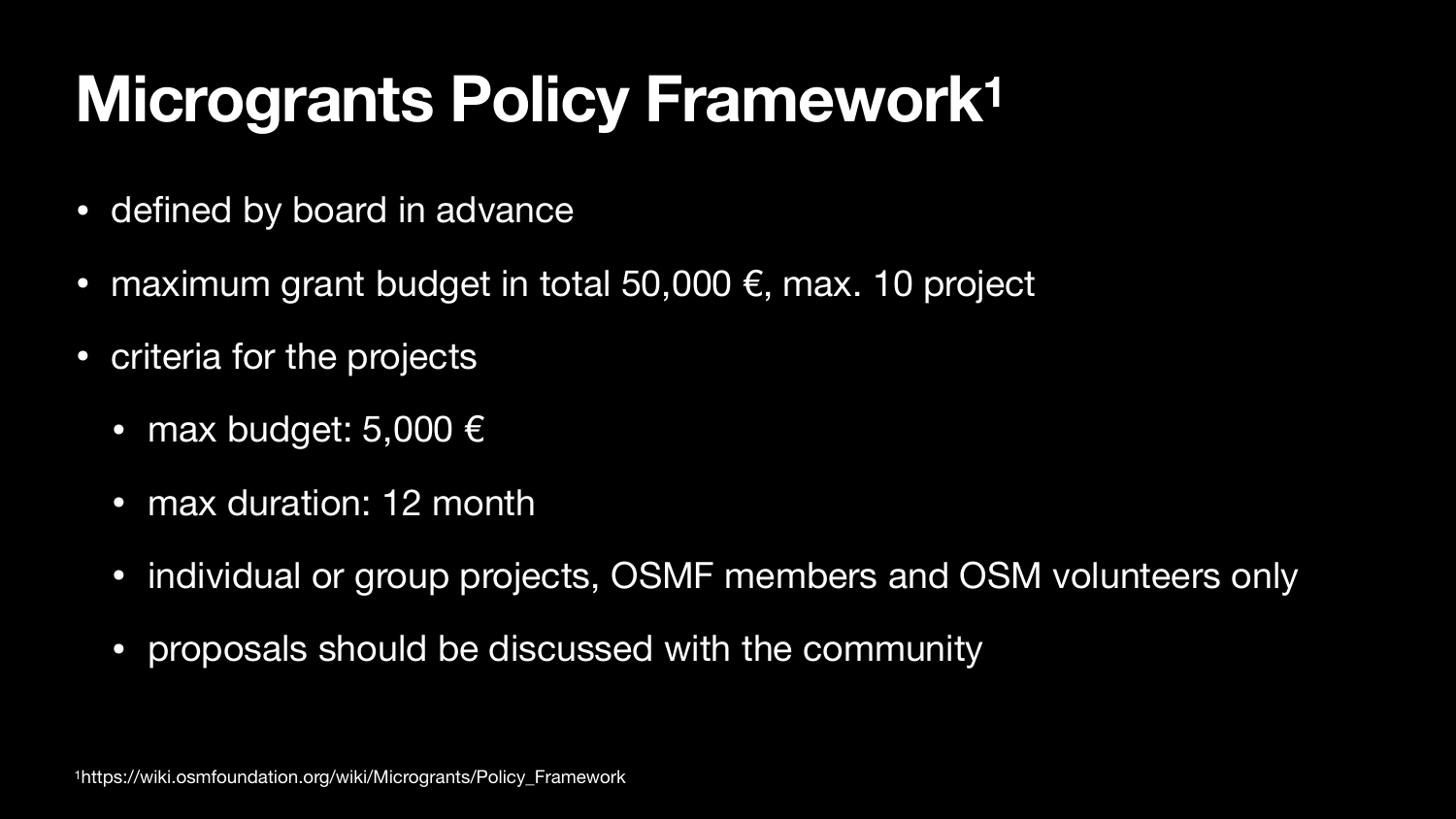# **Budget Spending Criteria**

- paid work for open-source outcome
	- software development, design work, teaching & coaching, documentation & translation
	- no traditional paid mapping or prizes for mapping
- mapping equipment (with small personal benefit)
- merchandise
- (events)
- unlikely to be accepted: travel costs, scholarships, hosting & server hardware, (single large events)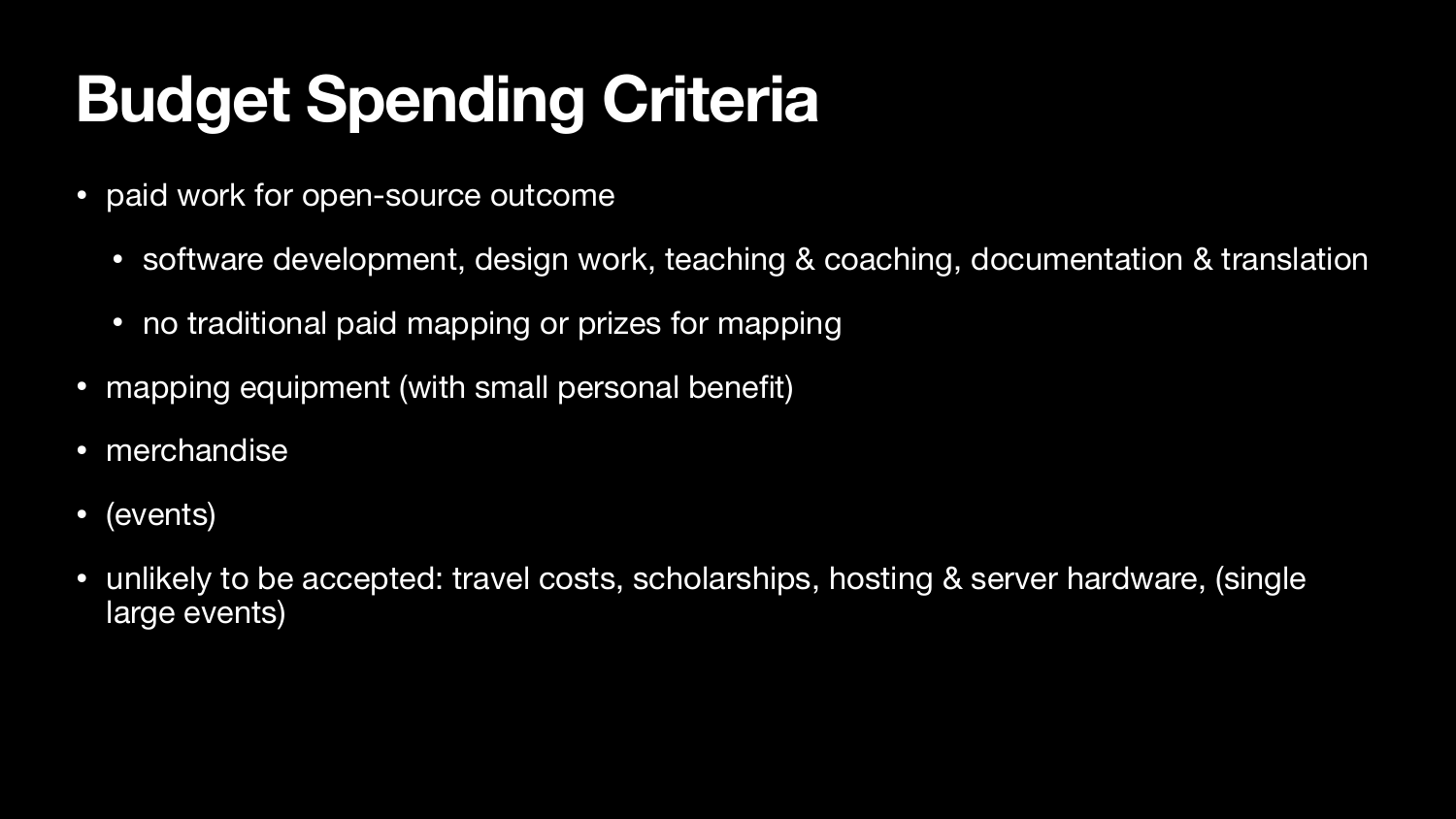### **Work of the Committee**

- development of an application form
- call for application (April 19th May 10th 2020)
- supervision and support of the application process and the community discussion
- pre-evaluation of the applications under the following criteria
	- general criteria: submitted on time, only OSM volunteers
	- meets minimum requirements defined in framework
	- impact and feasibility (score 1-3)
- selection of the funded projects
- supervision and support of the grant projects
	- mainly organizing bank transfer, reminding and helping with reports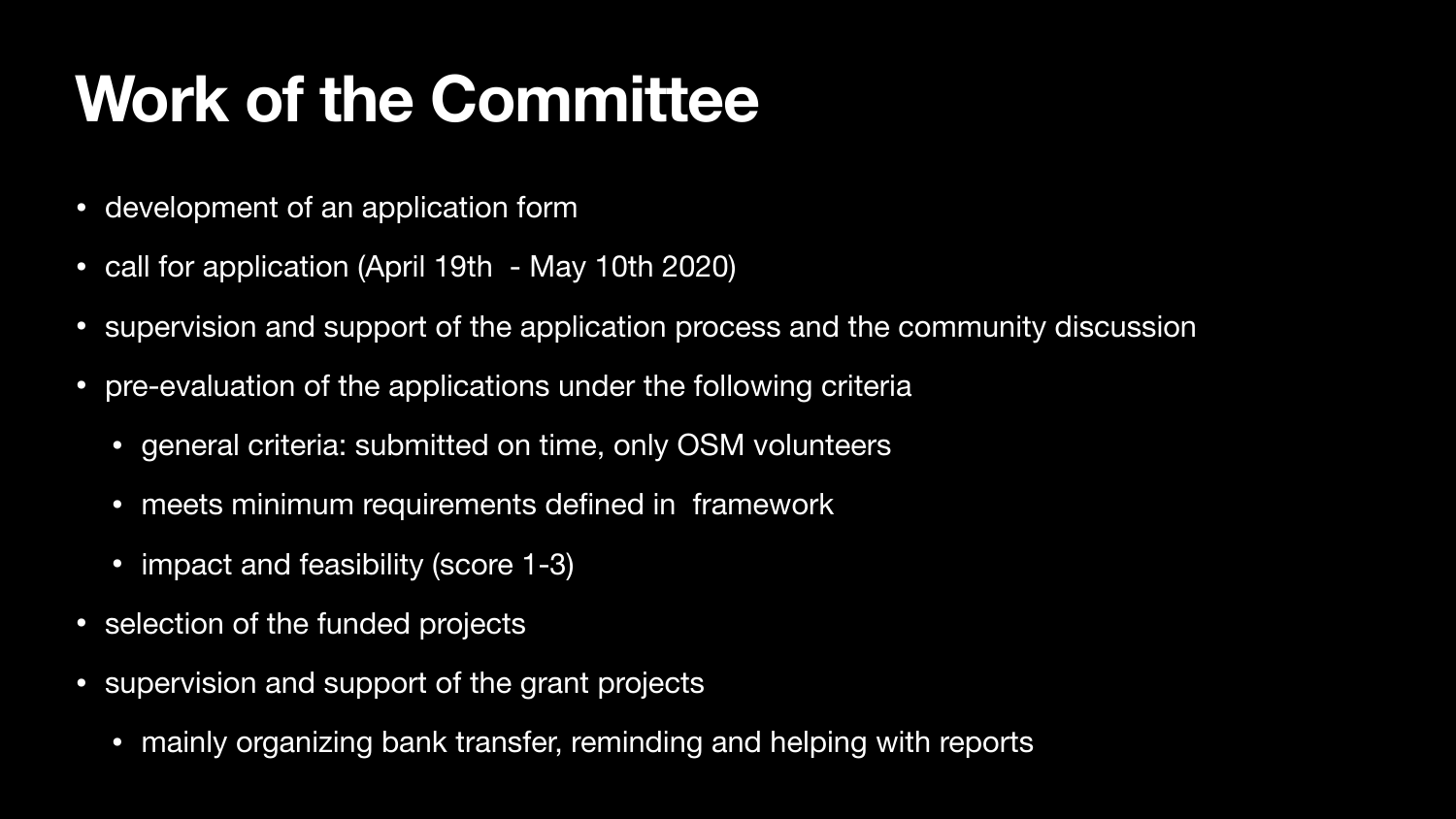#### **Projects**

| <b>Name</b>                                   | <b>Status</b>    | <b>Comment</b>                               |
|-----------------------------------------------|------------------|----------------------------------------------|
| <b>Leaflets to Promot OSM</b>                 | Completed        | open source issue                            |
| <b>Tactile Maps</b>                           | Completed        | <b>COVID delay</b>                           |
| <b>Free Video Tutorial</b>                    | Delinquent       | no response, no reports                      |
| <b>OSM Ireland Building</b>                   | Completed        | successful, very good reports                |
| <b>StreetComplete</b>                         | Completed        | in time, very good reports                   |
| <b>Teaching OSM in Albania</b>                | <b>Delayed</b>   | long term COVID cases in project             |
| <b>Mapping in Kosovo</b>                      | <b>Completed</b> | finished earlier due to COVID                |
| <b>Mapping Nairobi's Informal Settelments</b> | <b>Completed</b> | communication problems could be solved       |
| <b>HIV Facilities Mapping in Philippines</b>  | Completed        | slow progress, many reminder necessary       |
| <b>Mapping Uganda</b>                         | Completed        | very successful for whole local community    |
| <b>Road Completion Project</b>                | Completed        | in time, very good reports and documentation |
| <b>OpenStreetMap Calendar</b>                 | Completed        | in time, very good reports                   |
|                                               |                  |                                              |

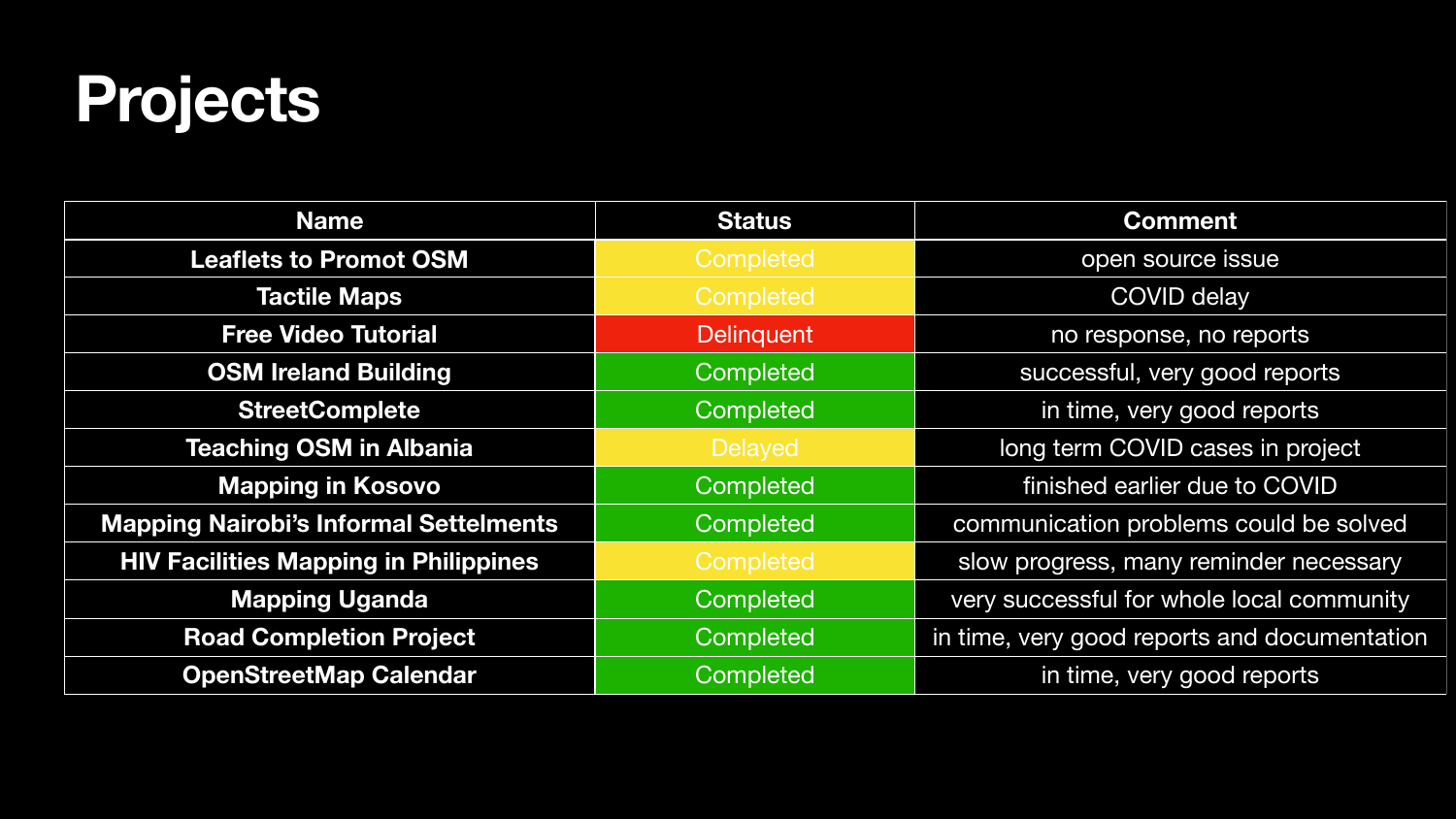## **Suggestions for the framework revision**

- explicit definition of terms like "traditional paid mapping", "beneficiaries", "merchandise and give aways", "small personal benefit", etc.
- chose only one or two caps: 10 projects, 50.000  $\epsilon$  total budget, 5.000  $\epsilon$  per project
- define a process for dealing with conflicts of interests
- consider a further definition of "involving the community"
	- aim/reason for involving community, community voting, public and private parts of the process
- two separate types of grants: software and community project
- stricter rules for buying equipment from grant money (e.g. equipment catalog, function after project end)
- consider way to reclaim unused funds